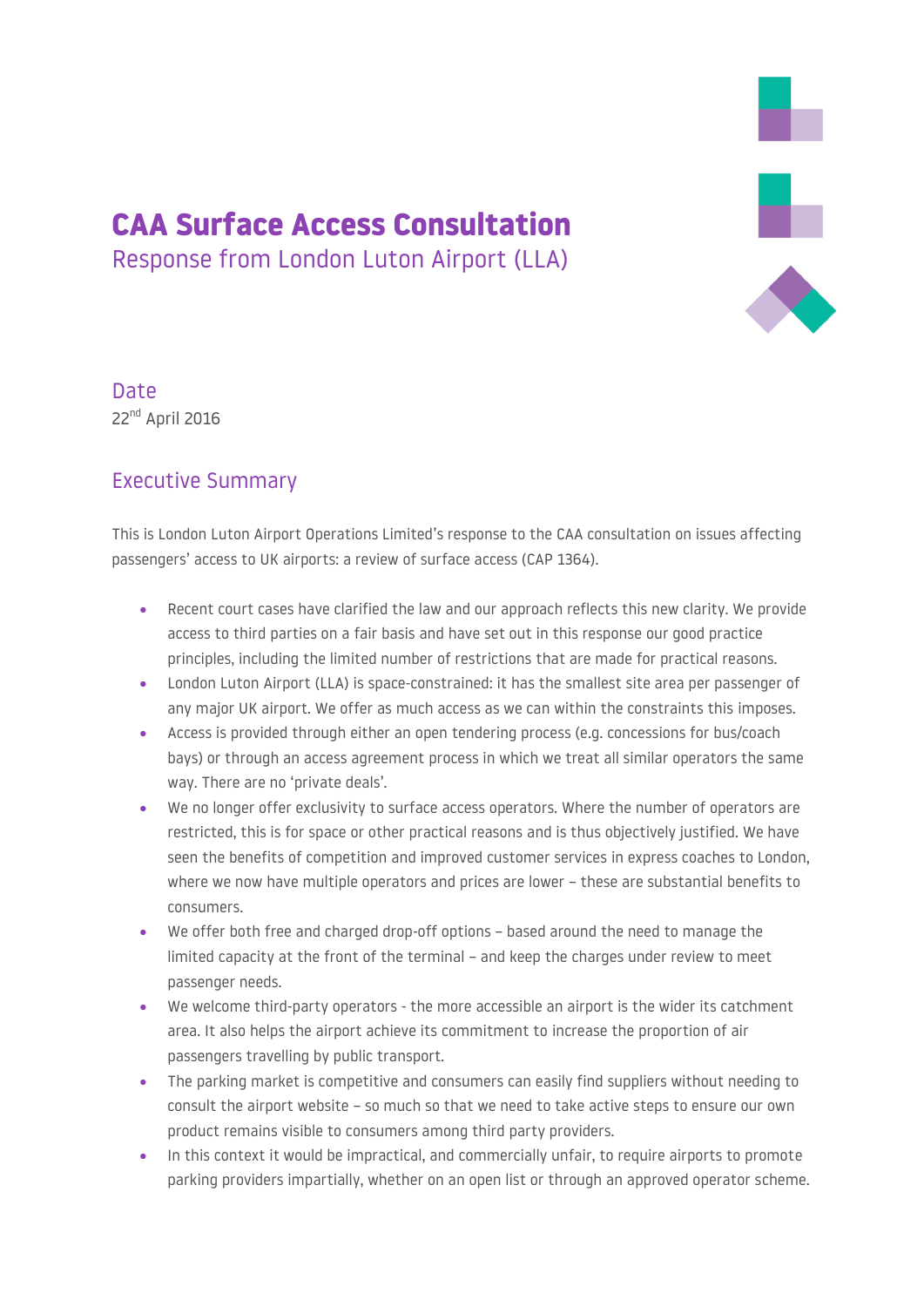- Airports' 'single till' ability to charge low aeronautical fees and higher ancillary (including surface access) fees has been instrumental in allowing the low-cost airline sector to expand, giving consumer choice and benefits. Any move away from a single till, such as being required to price ancillaries on a cost-reflective basis, would jeopardise this success.
- Airlines and aggregators, through whom passengers book their tickets and are exposed to upselling of surface access at booking or in-flight, have much greater influence on the surface access options presented to passengers than an airport does. Regulatory next steps should focus on understanding whether and how this relationship between airline/aggregator and passenger supports or inhibits passengers in being fully informed of their options.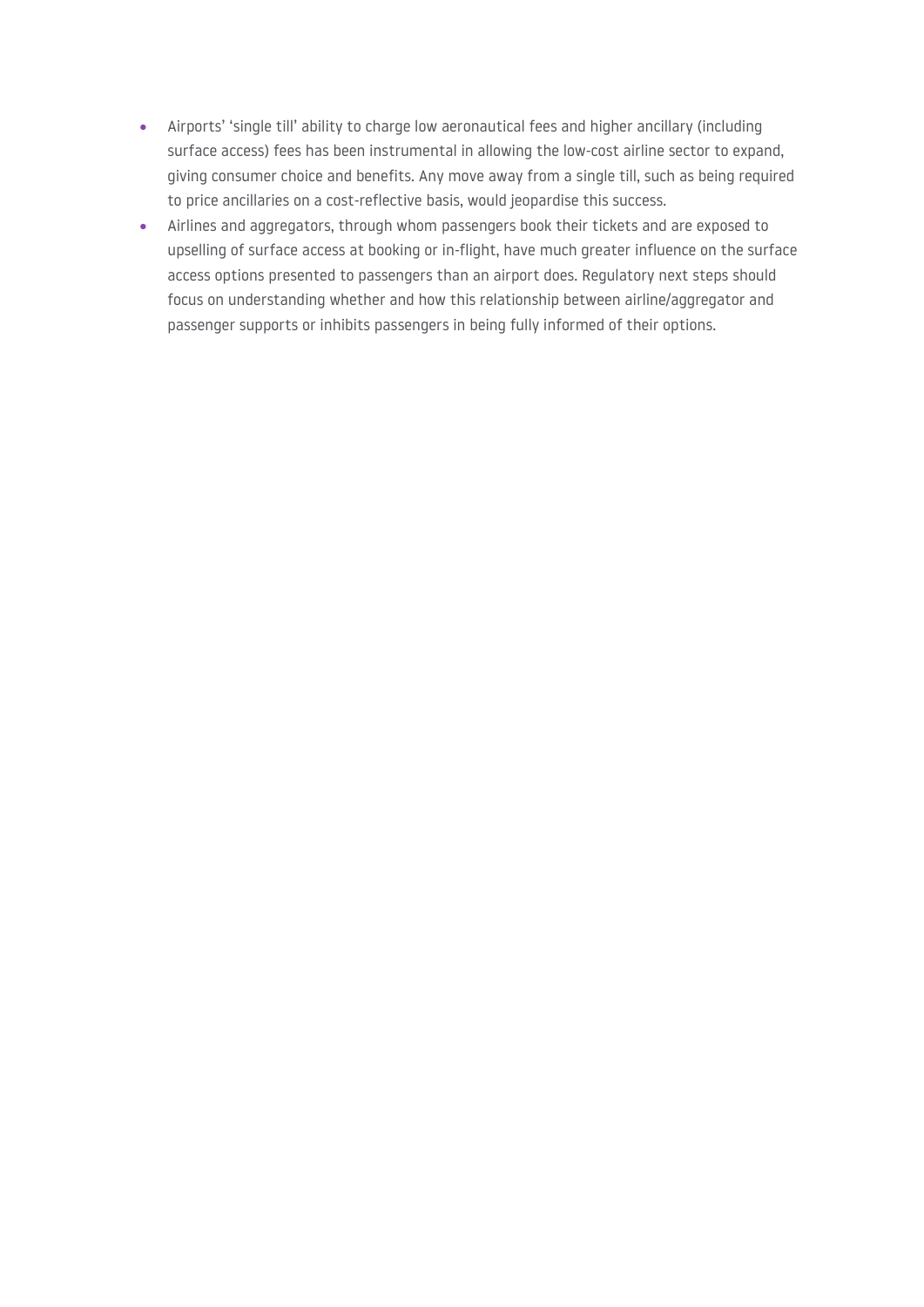# **A) Which surface access facilities from the airport's portfolio of assets are made available and their attitude to the development of facilities outside the airport perimeter?**

Table 1 lists the on-airport facilities which are available to surface access operators.

| <b>Facility</b>                             | Location                                                                                                         | Parking Spaces (as of 22.04.16)                                                                                        |
|---------------------------------------------|------------------------------------------------------------------------------------------------------------------|------------------------------------------------------------------------------------------------------------------------|
| Priority Drop Off / Pick<br>Up Zone         | Close to the terminal                                                                                            | n/a                                                                                                                    |
| Short Term Car Park                         | Close to the terminal                                                                                            | 695 spaces                                                                                                             |
| Mid Term Car Park                           | About 5 minutes by Shuttle Bus to the<br>terminal                                                                | 2,538 spaces                                                                                                           |
| Long Term Car Park                          | About 10 minutes by Shuttle Bus to the<br>terminal                                                               | 4,205 spaces                                                                                                           |
| Total                                       | On-airport car parking                                                                                           | 7,438 spaces                                                                                                           |
| Car Hire Centre                             | Car hire reception in Arrivals Terminal<br>Car Hire Centre is about 10 minutes by<br>Shuttle Bus to the terminal | n/a                                                                                                                    |
| Taxi Area                                   | Close to the terminal                                                                                            | n/a                                                                                                                    |
| Central Terminal Area Close to the terminal |                                                                                                                  | 11 Drive In Reverse Out<br>bus/coach bays, currently being<br>expanded to 18<br>2 Drive In Drive Out bus/coach<br>bays |

| Table 1: on-airport surface access facilities (as of 22.04.16) |  |  |  |
|----------------------------------------------------------------|--|--|--|
|----------------------------------------------------------------|--|--|--|

Table 2 lists the off-airport car parks used by surface access operators who serve our airport.

#### Table 2: off-airport car parks

| <b>Facility</b>       | Location                | Parking Spaces (as of 22.04.16) |
|-----------------------|-------------------------|---------------------------------|
| Airparks              | Slip End                | 3,510 spaces                    |
| Paige Airport Parking | Slip End                | 1,600 spaces                    |
| Central Car Storage   | Kimpton Road            | 264 spaces                      |
| Thurlow Nunn          | Kimpton Road            | 125 spaces                      |
| Latimer Road          | Latimer Road            | 200 spaces                      |
| Swift Airport Parking | Eaton Green Road        | 2,000 spaces                    |
| Swift Airport Parking | Airport Way             | 850 spaces                      |
| Drivefly              | Various                 | 900 spaces                      |
| <b>Total</b>          | Off-airport car parking | 9,449 spaces                    |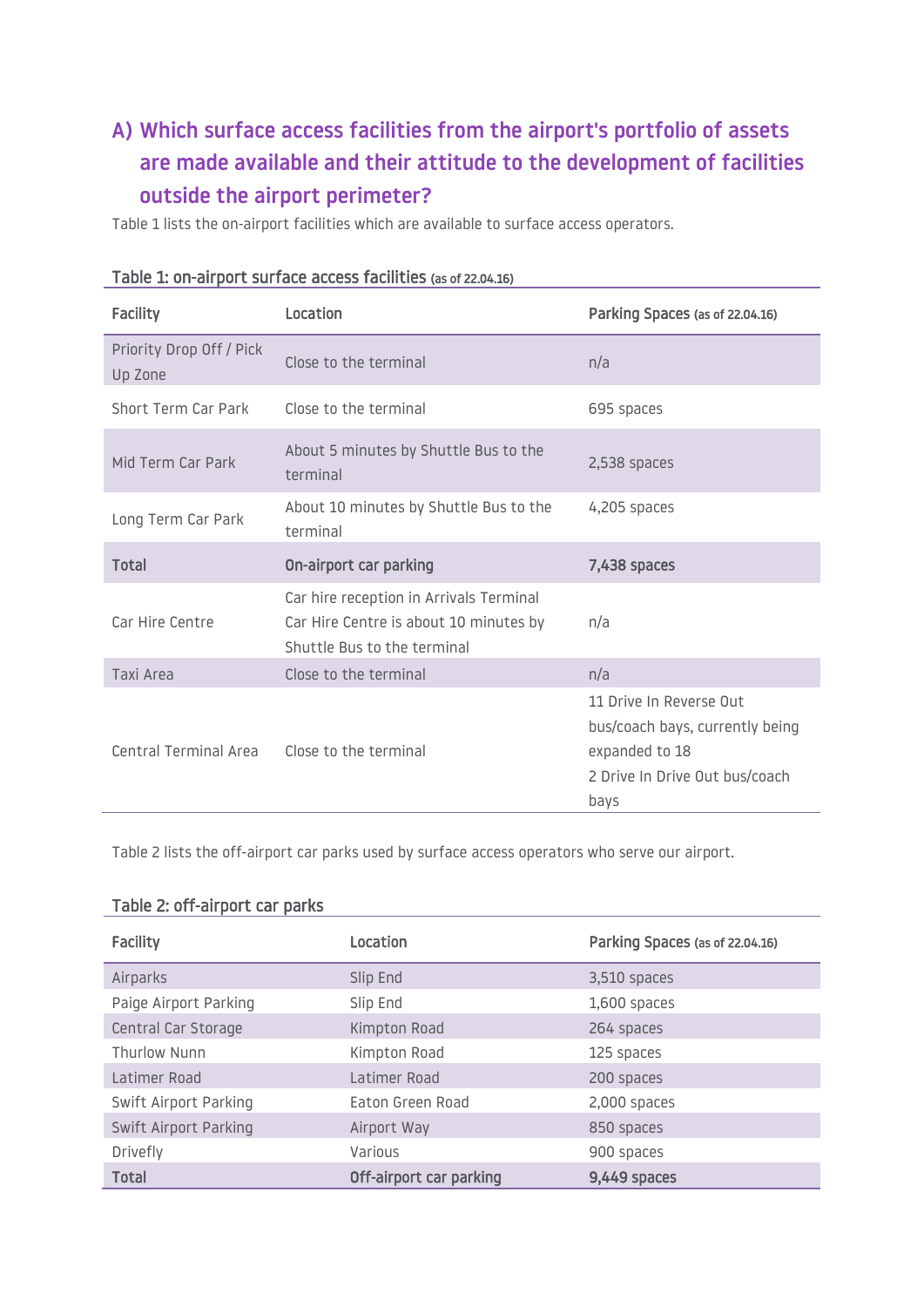Along with the known operators listed in Table 2 there is a marked increase in unknown operators who startup operations during the summer peak season. Their entry into this market is a result of extremely low barriers to entry.

Table 3 summarises that we provide 44% of car parking spaces and independent surface access operators provide 56% of car parking spaces used by passengers at our airport. With an ongoing building expansion to accommodate 18 million passenger per annum, but an estate of only 245 hectares.

| Location                | <b>Parking Spaces</b> | Percentage |
|-------------------------|-----------------------|------------|
| On-airport car parking  | 7,438 spaces          | 44%        |
| Off-airport car parking | 9,449 spaces          | 56%        |
| Total                   | 16,887 spaces         | 100%       |

#### Table 3: summary of car parking capacity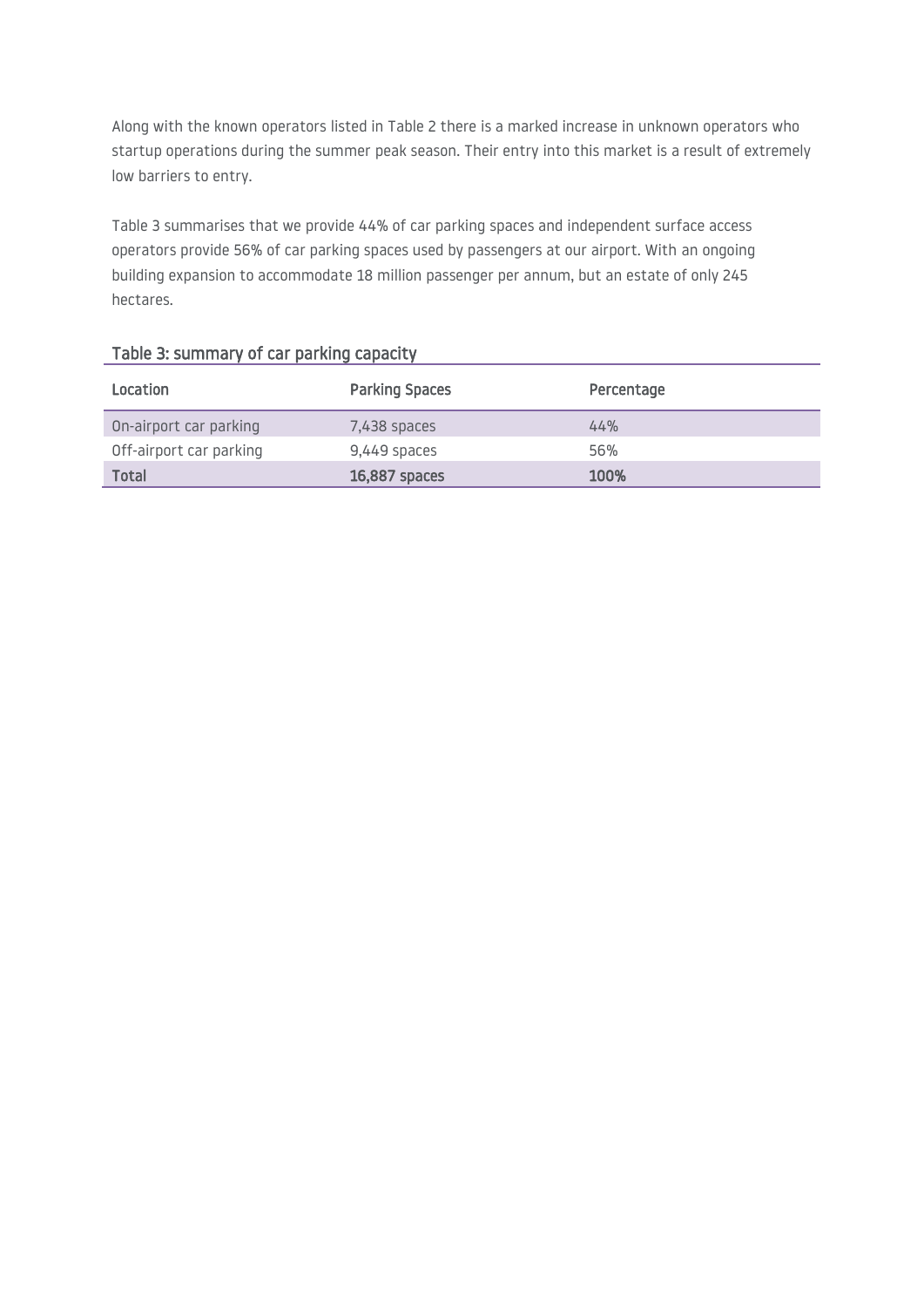## **B) How they make available facilities that can be used by surface access operators and an explanation of any restrictions to the range of operators or the type of services that can be operated at the airport.**

| <b>Surface</b><br>access<br>operator                                | <b>Facilities available</b>                                                                                                                                                                                                                                                  | <b>Restrictions</b>                                                                                                                                                                                                                                                                                                                                                                                                                      |
|---------------------------------------------------------------------|------------------------------------------------------------------------------------------------------------------------------------------------------------------------------------------------------------------------------------------------------------------------------|------------------------------------------------------------------------------------------------------------------------------------------------------------------------------------------------------------------------------------------------------------------------------------------------------------------------------------------------------------------------------------------------------------------------------------------|
| Meet & Greet<br>off-airport<br>parking and<br>car hire<br>operators | We allow Meet & Greet operators to use<br>the Short Term Car Park, this is adjacent<br>to our own Meet & Greet operation                                                                                                                                                     | We ask Meet & Greet operators to comply with<br>the Terms and Conditions for use of Short Term<br>Car Park for Meet & Greet Operations, which<br>includes safety procedures and a code of conduct,<br>for example requiring valets to carry<br>identification and wear uniform. Unfortunately<br>we have experience that the public and the press<br>often blame us for shortcomings in the service<br>quality of independent operators. |
| Park & Ride<br>off-airport<br>parking                               | Buses use the Central Terminal Area.<br>Buses with reversing cameras and alarms<br>use Drive In Reverse Out bay M. Others,<br>such as minibuses with trailers, use Bay 0<br>located in the drop off area (the same<br>location as the airport's official car park<br>buses). | We ask bus/coach operators to comply with the<br>safety procedures set out in the Central Terminal<br>Area Terms of Use.                                                                                                                                                                                                                                                                                                                 |
| On-airport<br>car hire<br>operators                                 | There is a reception at the Onward Travel<br>Centre in Arrivals. We operate a free<br>shuttle bus from the Central Terminal<br>Area to the Car Hire Centre. Each operator<br>has an area at the Car Hire Centre.                                                             | At present we have concessions for four on-<br>airport car hire operators for passengers to<br>choose from. We are currently looking to expand<br>capacity and to increase the number of operators                                                                                                                                                                                                                                       |
| Taxi and<br>private hire<br>operators                               | We have a concession for one taxi operator<br>to use the taxi area. Other operators may<br>drop off or pick up using various<br>designated areas, such as the short, mid<br>and long stay car parks at the airport.                                                          | The taxi area is governed by an open competitive<br>tender process. Whilst any operator can use the<br>designated areas only one operator is eligible to<br>use the taxi area due to its limited size and the<br>requirement to comply with necessary security<br>measures - the area's close proximity to the<br>terminal requires all drivers to be registered with<br>the airport authority.                                          |
| Local bus<br>operators                                              | Buses use the Central Terminal Area<br>Station.                                                                                                                                                                                                                              | We ask bus/coach operators to comply with the<br>safety procedures set out in the Central Terminal<br>Area Terms of Use.                                                                                                                                                                                                                                                                                                                 |

#### Table 5: How surface access operators use our facilities (as of 22.04.16)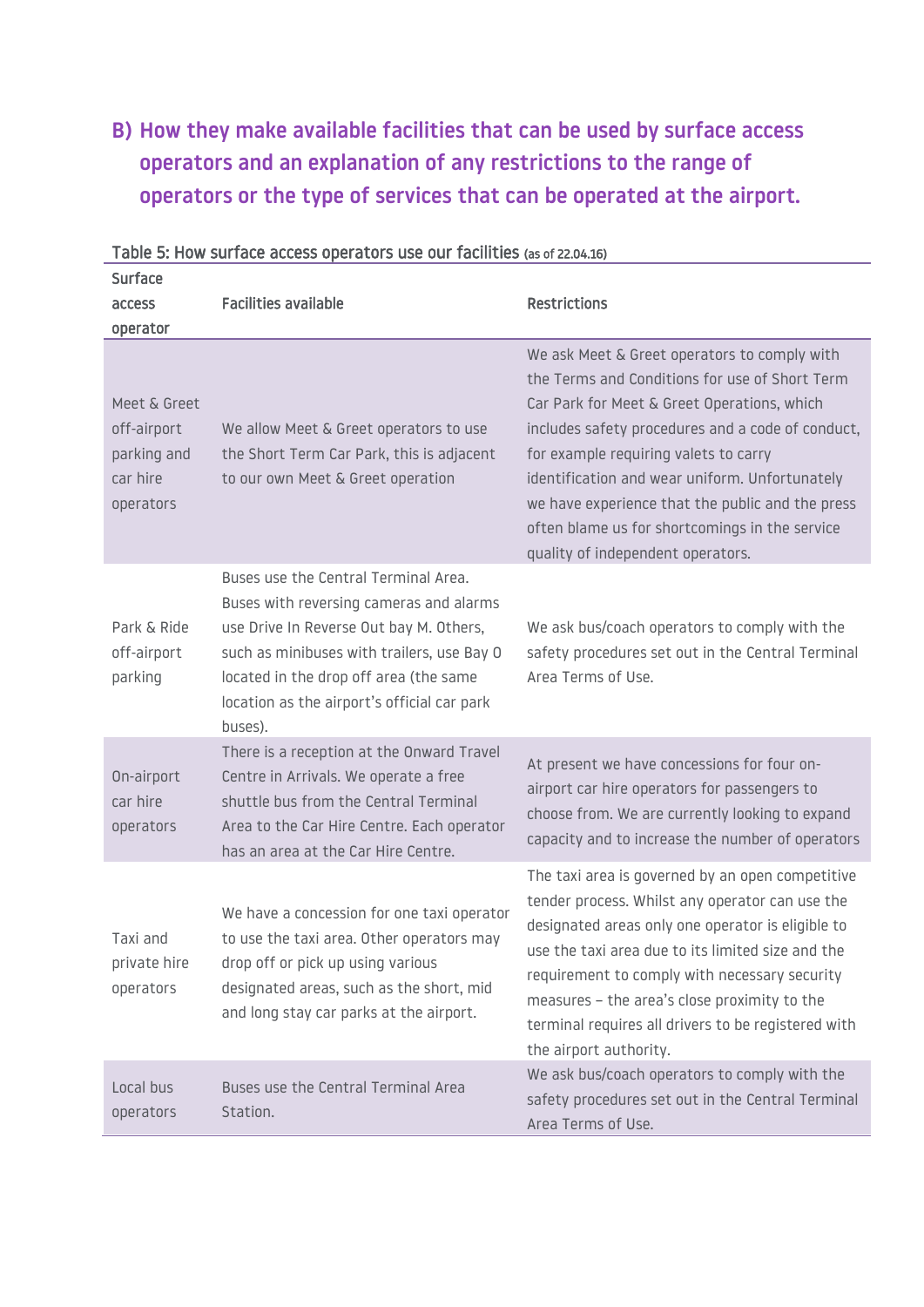| Surface                         |                                                                                                       |                                                                                                                                       |
|---------------------------------|-------------------------------------------------------------------------------------------------------|---------------------------------------------------------------------------------------------------------------------------------------|
| access                          | <b>Facilities available</b>                                                                           | <b>Restrictions</b>                                                                                                                   |
| operator                        |                                                                                                       |                                                                                                                                       |
| Express coach<br>operators      | Coaches use the Central Terminal Area.                                                                | We ask bus/coach operators to comply with the<br>safety procedures set out in the Central Terminal<br>Area Terms of Use.              |
| Chartered<br>coach<br>operators | Coaches drop off and pick up using the<br>Central Terminal Area, Drive In Reverse<br>Out bays M or N. | To avoid congestion in the Central Terminal Area<br>we ask operators to register their vehicle online<br>or in the Mid Term Car Park. |
| Rail shuttle<br>bus operator    | Buses use the Central Terminal Area, Drive<br>In Drive Out bus/coach bay T.                           | We ask bus/coach operators to comply with the<br>safety procedures set out in the Central Terminal<br>Area Terms of Use.              |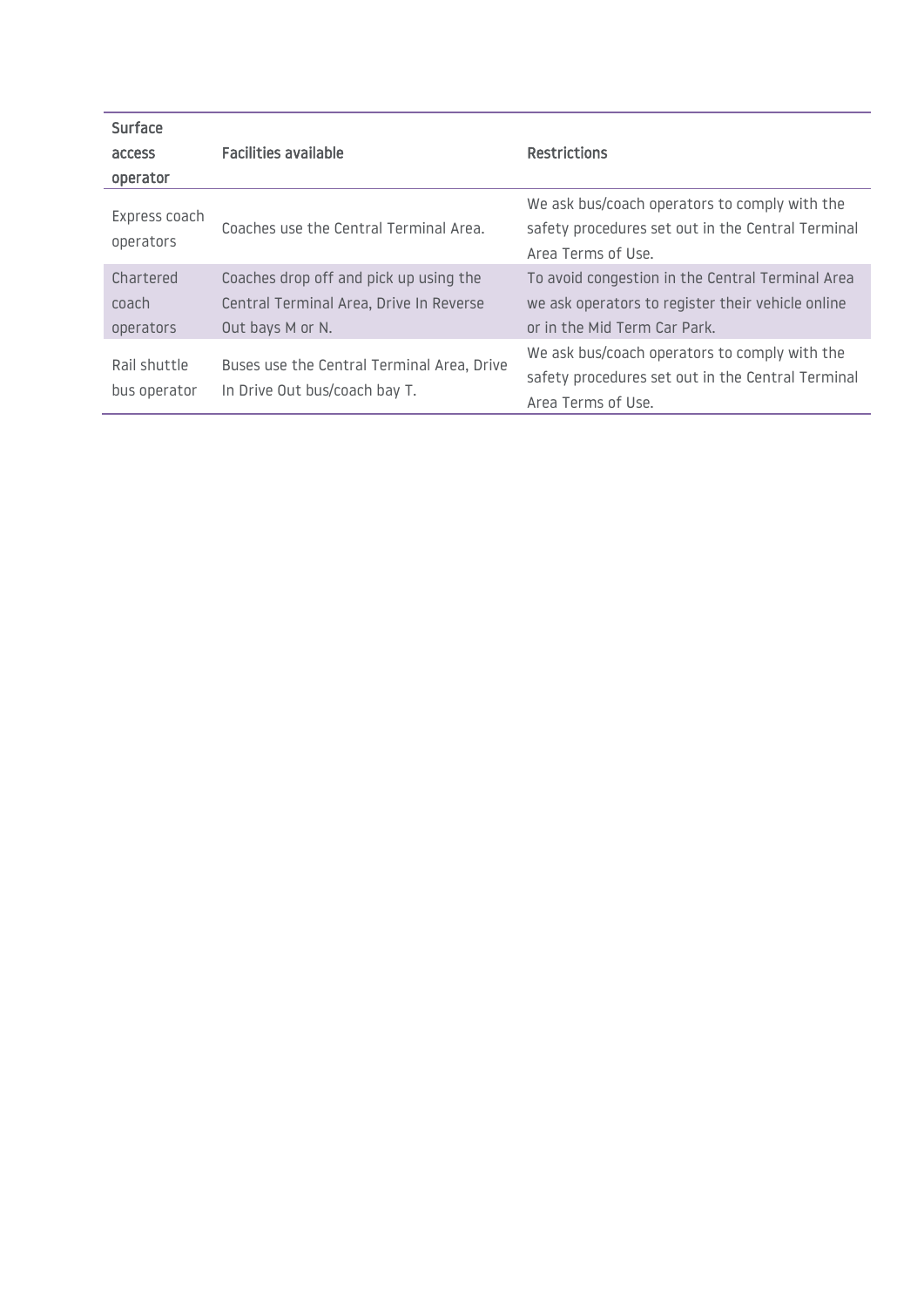**C) How airport operators derive charges for the use of facilities by surface access providers and to explain whether and how these charges relate to costs or any other relevant factors. In particular, airports should explain if these lead to differentiation between providers of surface access products or between segments of consumers. Particular attention should be provided to areas where airport operators themselves compete with independent surface access operators.**

For the reasons described under question H, the airport operates a single-till approach to pricing which is designed to grow the passenger market and the range of flights available. Hence the cost of providing any individual facility is not directly relevant to the charges made.

The only area in which we compete with independent surface access operators is car parking, including Meet & Greet. We do not bundle our parking products with any other airport services.

| Surface access<br>operator         | <b>Basis of charging</b>                                                                                                                                                                                                                                                                                                                                                            |
|------------------------------------|-------------------------------------------------------------------------------------------------------------------------------------------------------------------------------------------------------------------------------------------------------------------------------------------------------------------------------------------------------------------------------------|
| Meet & Greet off-                  | As explained above, we allow Meet & Greet operators to use the public Short                                                                                                                                                                                                                                                                                                         |
| airport parking and car            | Term Car Park. We currently give them a 66% discount on the public tariff for                                                                                                                                                                                                                                                                                                       |
| hire operators                     | stays up to 15 minutes.                                                                                                                                                                                                                                                                                                                                                             |
| Park & Ride off-airport<br>parking | We charge a standard flat rate fee for each bus entry applied to all operators.                                                                                                                                                                                                                                                                                                     |
| On-airport car hire                | We invite tenders for concessions for four operators to use areas in the Car                                                                                                                                                                                                                                                                                                        |
| operators                          | Hire Centre. We evaluate tenders on a commercial basis.                                                                                                                                                                                                                                                                                                                             |
| Taxi and private hire<br>operators | We invite tenders for the concession for one operator to use the taxi area. We<br>evaluate tenders on a commercial basis.<br>Other operators may drop off using the Priority Drop Off Zone or the Short<br>Term, Mid Term or Long Term Car Parks. We provide options for free parking<br>or paid parking, priced on a commercial basis reflecting car parking supply and<br>demand. |
| Local bus operators                | Local bus services are an important mode of transport for airport employees<br>and other users of the airport. We currently make no charge for such bus<br>services.                                                                                                                                                                                                                |
| Express coach                      | We invite tenders for the concession to use coach bays in the Central Terminal                                                                                                                                                                                                                                                                                                      |
| operators                          | Area. We evaluate tenders on a commercial basis.                                                                                                                                                                                                                                                                                                                                    |
| Chartered coach                    | We charge £20 for a Pick Up Permit. We do not charge for drop off. Charges                                                                                                                                                                                                                                                                                                          |
| operators                          | facilitate the control and flow of coaches to and from the main terminal area.                                                                                                                                                                                                                                                                                                      |

#### Table 6: How surface access operators are charged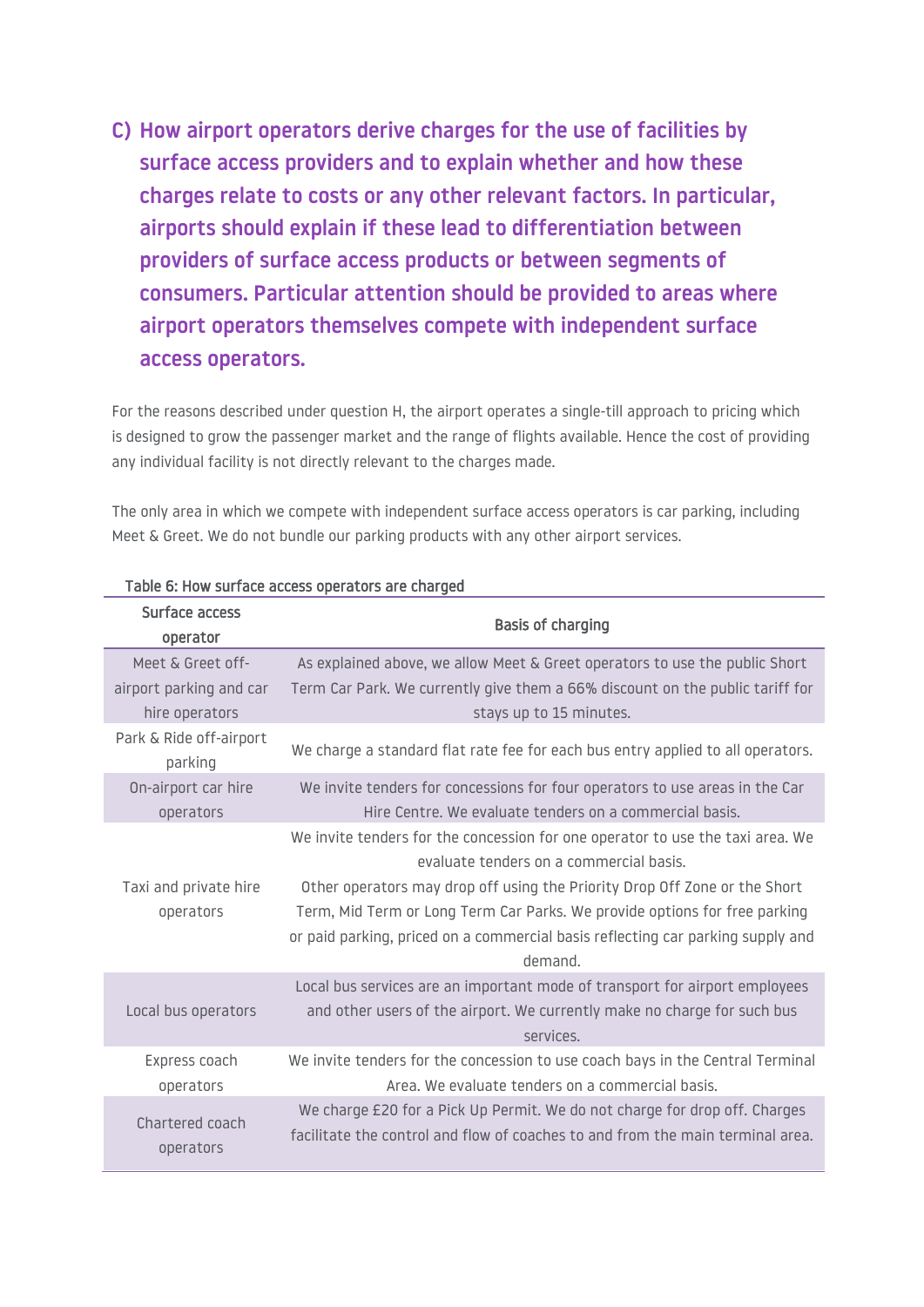| operator | We charge on a commercial basis. |
|----------|----------------------------------|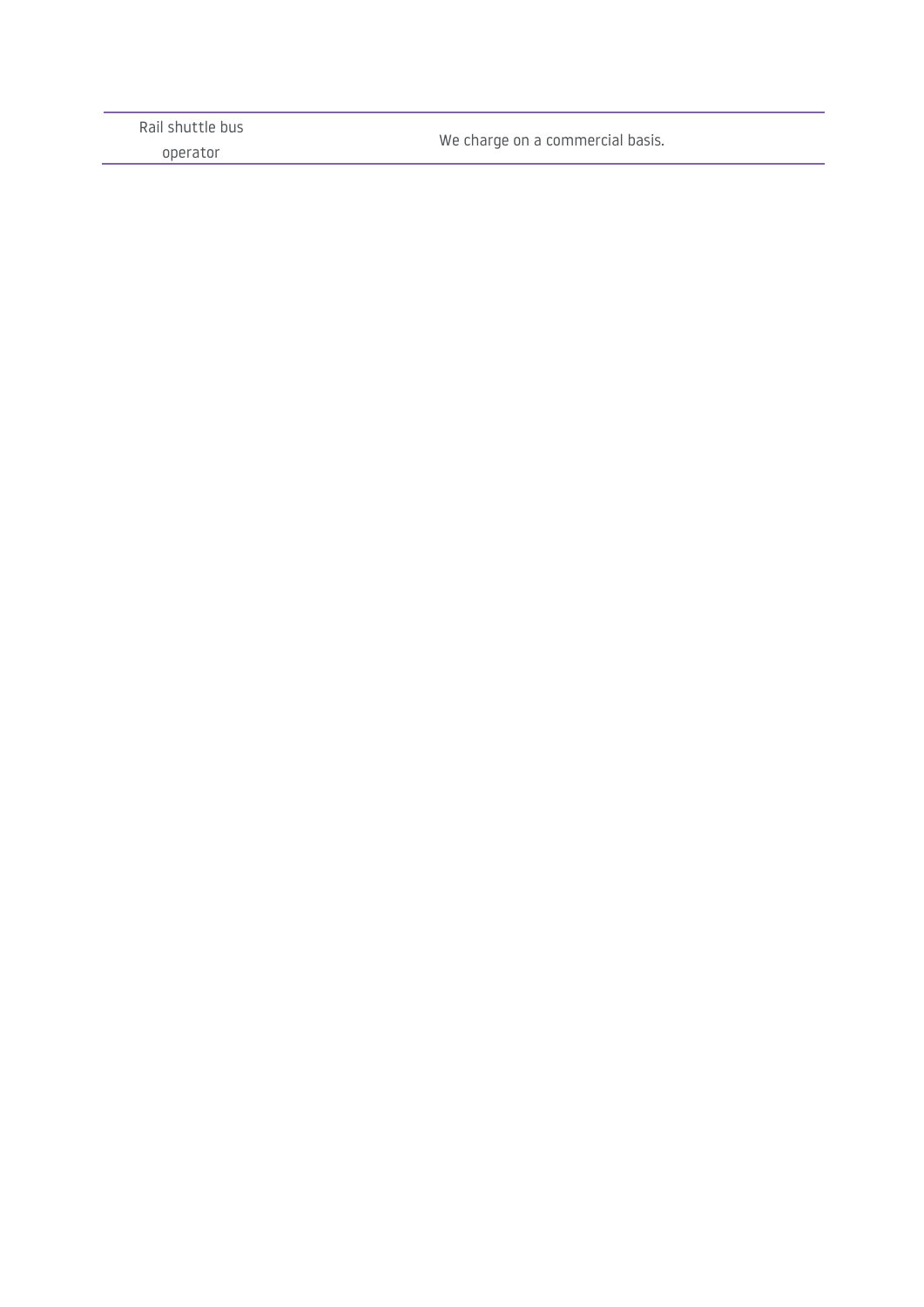# **D) How airport operators consult with users on general charging principles and structures of airport services (access to facilities at or near the forecourt) required by surface access operators and how they provide relevant information on the costs of providing such services.**

Charging principles and structures are discussed through routine engagement with surface access operators. These topics can also be raised by stakeholders (operators, passenger representatives and others) through the Airport Transport Forum and through the Airport Consultative Committee.

For the reasons described under question H, the airport operates a single-till approach to pricing which is designed to grow the passenger market and the range of flights available. Hence the cost of providing any individual facility is not directly relevant to the charges made.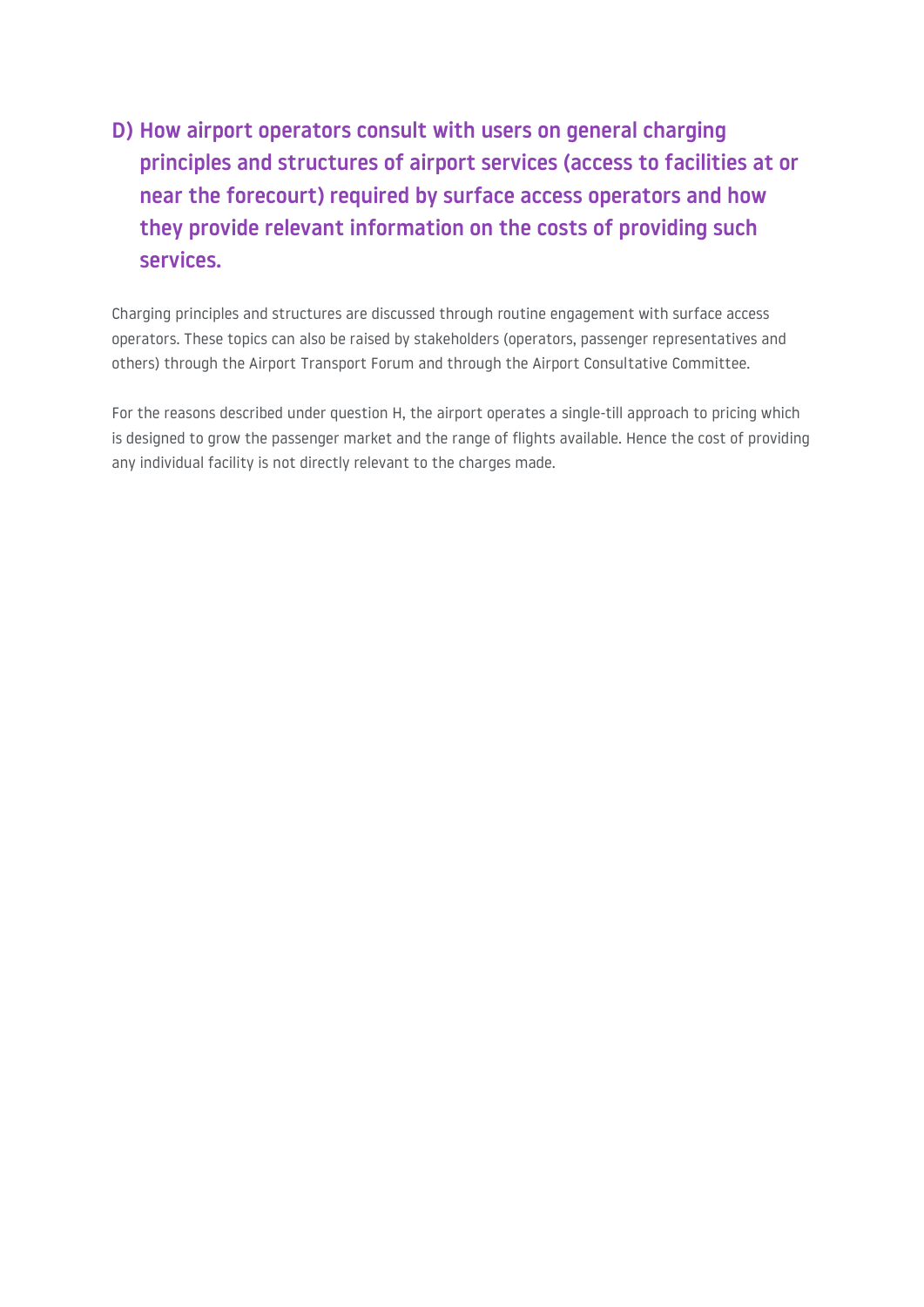**E) The extent of any agreements with other surface access operators and with distributors regarding the sharing of pricing information, the provision of information on costs, capacity management or any other practices and how they ensure these do not allow undue coordination among competitors.**

We do not share pricing information (other than our charges to them) with other operators and distributors. As noted under question D, charges are not tied to costs and so we do not need to share information on costs. On capacity management, operators are aware of our general approach to managing our limited space on site, but other than inventory for third party sales (see below) we do not share any commercial specifics of capacity management.

Like any parking operator who has third party sales, we do share the availability of our parking inventory so that third parties can make those sales. We use an aggregator as an agent (as noted under question I) and they in turn provide this information to third party sellers including themselves. Any potential coordination among competitors would be managed-down through the normal processes operated by any such aggregator in any market.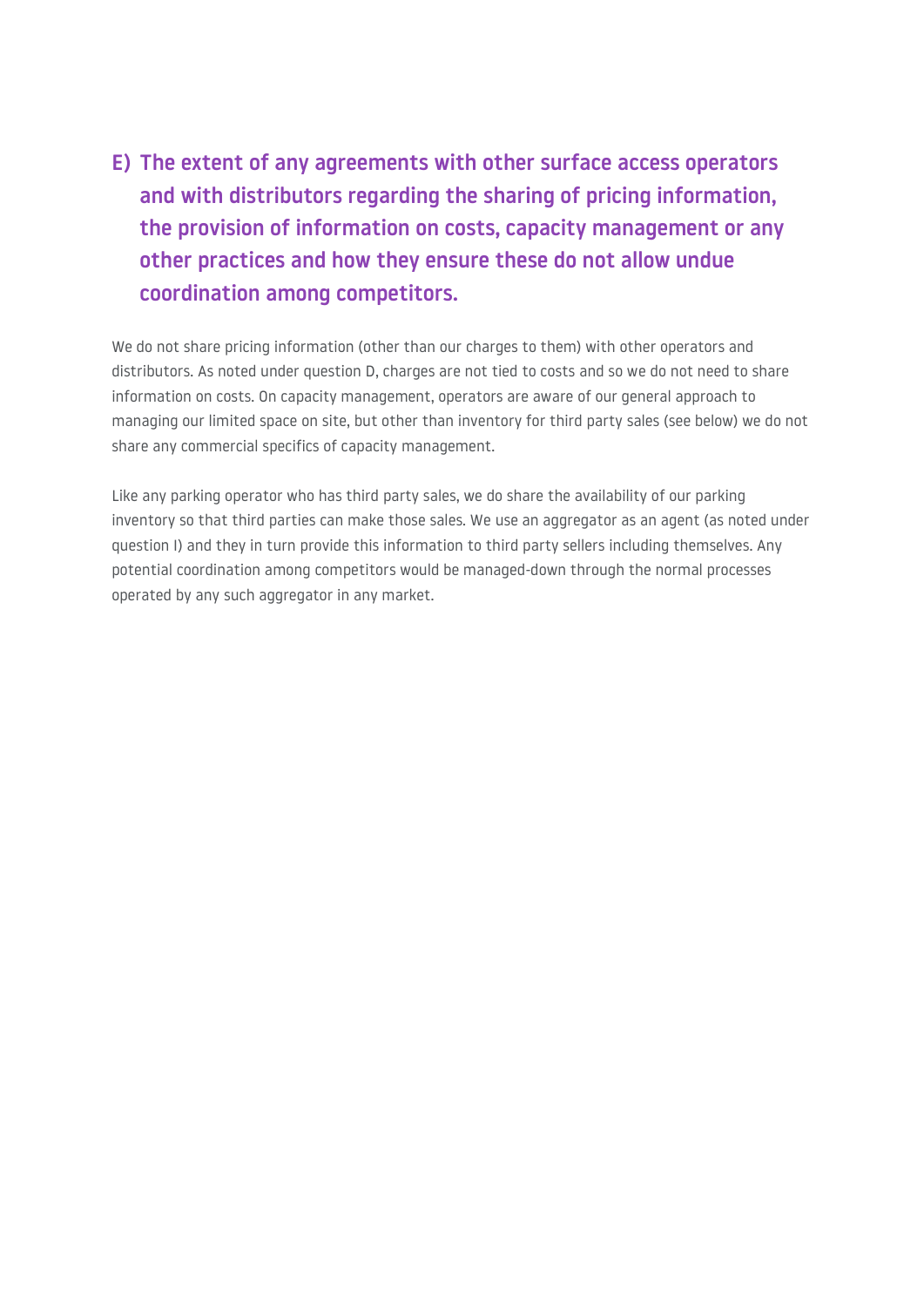**F) Their efforts to ensure that consumers have access to information about all options to get to and from the airport at the time they need to make informed choices (both on the airport operators' websites and on onward travel kiosks) and, insofar as it is the airport operators' ability to influence, those options are presented in a neutral and transparent way.**

To give some context about our position in information provision, a survey (Pragma, 16 October 2015) at our airport showed that only 18% of passengers visited our website before their trip. In contrast, almost 100% of trips were booked using airline websites or aggregator websites (e.g. Expedia or Holiday Extras). These companies have the relationship with the consumer and often use it to promote a limited range of surface transport options, such as car parking and car hire.

In our Airport Surface Access Strategy 2012-2017 we set out our objective to increase the proportion of air passengers travelling to and from LLA by public transport. It is therefore important that we provide information on the full range of surface transport options.

We recently rebuilt our website to present information about surface transport options in a clearer, more graphical format, in accordance with the results of customer research. Our website also includes a link which translates the site into over 100 foreign languages. We do not charge surface transport operators for providing information and hyperlinks about their services.

We have an Onward Travel Centre in our Arrivals Terminal, in which our main rail operator, all express coach operators and all on-airport car hire operators have kiosks and may also have ticket machines. Other operators such as local bus operators chose not to pay to have kiosks here. We have impartial information / wayfinding signage. As part of our ongoing expansion we will install a real time bus / coach departure times display. Some operators chose to pay for advertising in our Arrivals Terminal, which is priced on a commercial basis and is separate from impartial information / wayfinding signage.

An exception from the statements above is off-airport car parking operators, which are not featured on our website or in the Onward Travel Centre apart from wayfinding signage for their Park & Ride buses. We compete with independent surface access operators in this area. We would discourage the CAA from making any recommendation that put us in an unfair position in which we are required to provide impartial information and receive no commission on sales of competitors' products, but the same requirement did not apply to our competitors. To give an example, the aggregator Holiday Extras sells its subsidiary Airparks off-airport car parking and sells our on-airport car parking, and it charges commission when selling our products.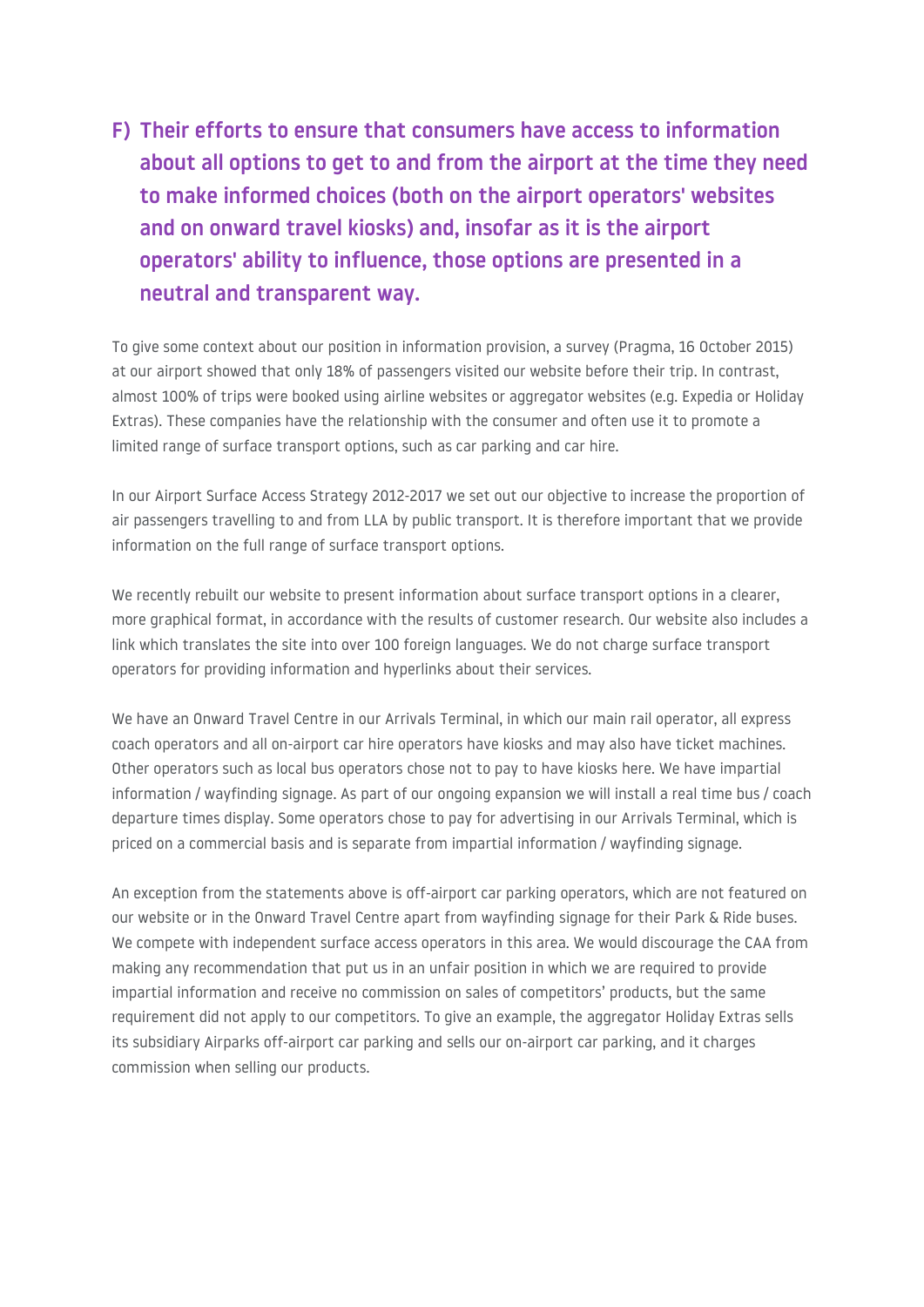## **G) Details of surface access options that are available at no charge to consumers that allow for the drop-off and pick-up of passengers.**

Table 6 lists the surface access options that are available at no charge to consumers that allow for the drop-off and pick-up of passengers. Free options exist ensuring that passengers use our paid options by choice.

As noted under question F, we ensure that all the costs of our parking and drop-off services are clearly set out on our website. This includes the paid and free options for drop-off, which are also signed conspicuously on the airport approach road. This caters for passengers who have not visited our website and provides a reminder to those who have.

| . In the same in the second case of the second case of the second second second second second second second second second second second second second second second second second second second second second second second s |                                 |                                  |  |
|-------------------------------------------------------------------------------------------------------------------------------------------------------------------------------------------------------------------------------|---------------------------------|----------------------------------|--|
| Facility                                                                                                                                                                                                                      | <b>Distance from terminal</b>   | <b>Basis of pricing</b>          |  |
|                                                                                                                                                                                                                               |                                 | 30 minutes free for drop off and |  |
| Mid Term Car Park                                                                                                                                                                                                             | About 5 minutes by Shuttle Bus  | pick up. Charges apply for stays |  |
|                                                                                                                                                                                                                               |                                 | longer than 30 minutes           |  |
|                                                                                                                                                                                                                               |                                 | 1 hour free parking              |  |
|                                                                                                                                                                                                                               |                                 | Second hour costs £1.00, and     |  |
| Long Term Car Park                                                                                                                                                                                                            | About 10 minutes by Shuttle Bus | stays longer than 2 hours are    |  |
|                                                                                                                                                                                                                               |                                 | charged at the daily rate        |  |

#### Table 6: Drop-off / pick-up options available at no charge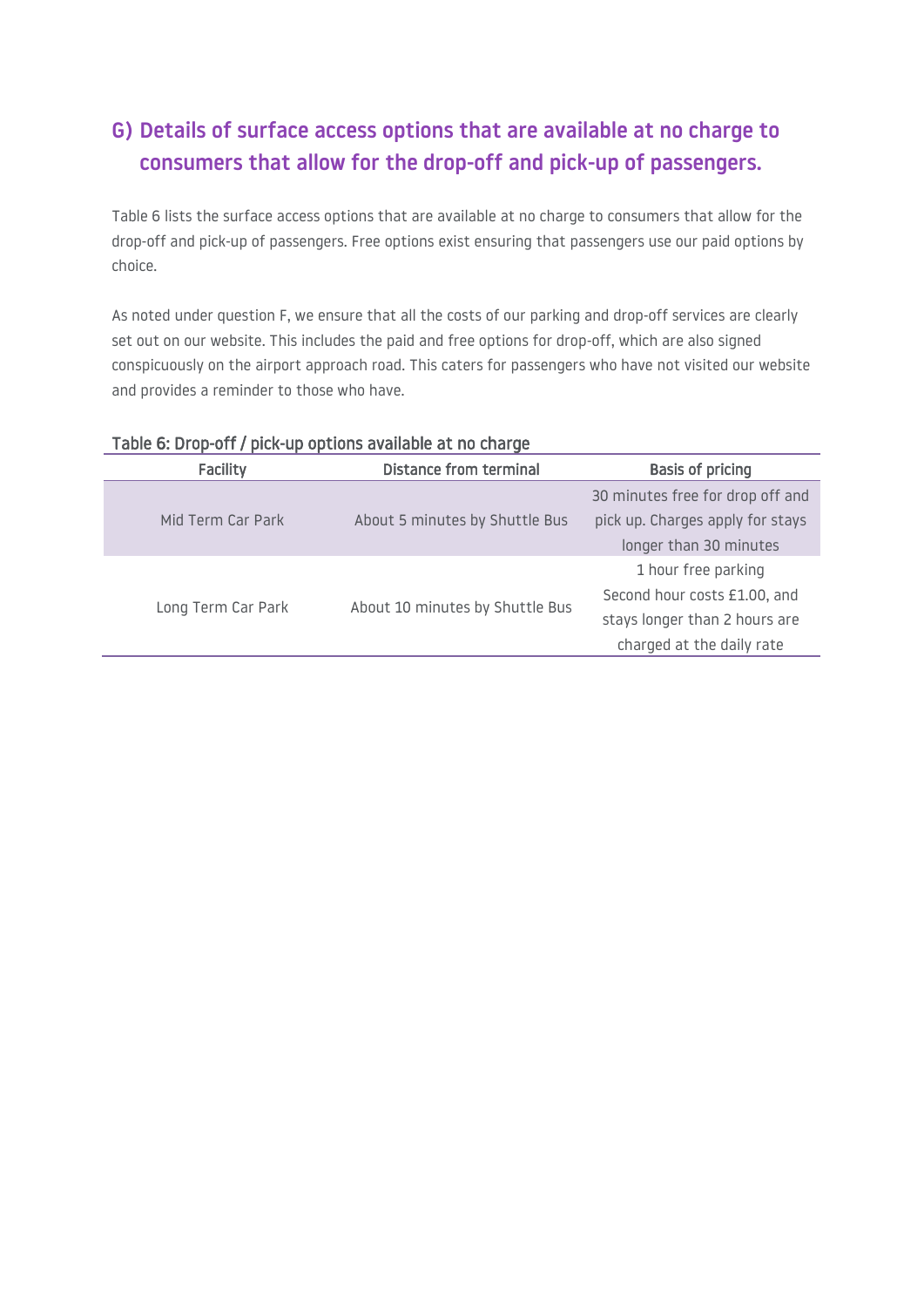#### **H) Have we identified the key issues on market structure within the scope of this review?**

As the document notes, both exclusivity and differential treatment have aired in the courts recently, but the law is now clear. Both those cases were highly visible in the airport sector and as a result it is now much less likely that airports will use exclusivity or differential treatment that is not objectively justified. For example, we are clear that we can no longer grant exclusive bus or coach concessions.

Two key issues need to be added to the list of initial conclusions in paragraph 4.18 of the consultation document.

- The airline or aggregator through whom the passenger books tickets has a much stronger supplier-customer relationship with the passenger than the airport has, and is free to determine who it promotes. As noted under question F, airlines and aggregators can and do cross-sell surface access products (along with other ancillaries such as hotels). For example, when making an online booking a passenger is usually invited to buy airport car parking. Similarly, some major airlines sell particular public transport tickets on-board flights. Thus the route to the market is principally through the aggregator or airline, who are under no obligation to treat surface access operators equally. The airport has only limited involvement in this process – typically only if the passenger has not made their surface travel arrangements at booking stage (nor, for inbound passengers, on the flight). As noted under question F, only 18% of passengers used the airport's website to plan their trip, and this figure includes all purposes (particularly checking flight time and status) so only a proportion of those will have used it to plan their surface access.
- Consumers benefit from the single till approach: Charges for use of surface access facilities must be seen as part of the overall single till charging structure which has been very successful in providing consumer benefits. Paragraph 4.10 of the consultation document rightly states that surface access facility charges can allow lower aeronautical charges to airlines, and that with an efficient and competitive airline sector this leads to lower fares and better connectivity to passengers. This has indeed been the case. The dramatic expansion in the range of services available to passengers at very low prices has been a direct result of this charging model. Away from the 'big three' regulated airports, the airline-airport relationship is highly competitive – airports are not monopoly providers. Airlines require low aeronautical charges in order to start new routes at the edge of commercial viability. Furthermore they are generally highly mobile and look for the lowest aeronautical charges. Airports are in competition with each other to attract airlines, and therefore need to offer those low charges. The result of the single till model, in which an overall package of charges is geared towards lower aeronautical charges, has been an expansion of routes available to customers. For the same reasons, this allows airlines to operate with a low cost-base and therefore grow the market through low fares. This is a consumer benefit. If airports were required to set each individual charge on the basis of the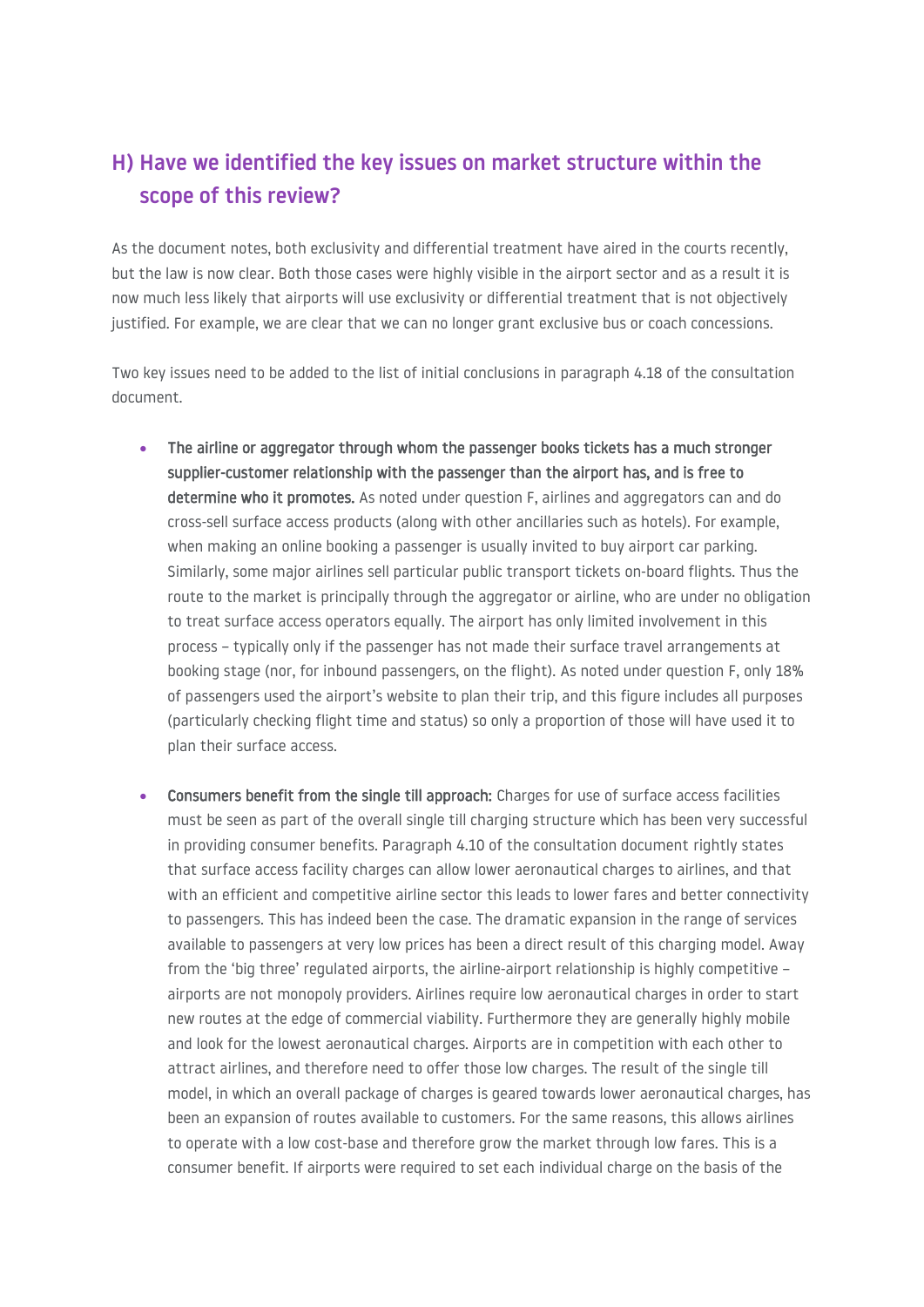cost of providing that specific service, aeronautical charges would rise and the benefits would be lost.

The fact that ancillary charges are higher in this model, compared to a cost-based model, does not negate those benefits. Even if surface access operators were to pass those charges on to the consumer in the form of higher charges of their own, the consumer retains the choice of how to access the airport and with which operator, and as described above lower-cost or free options remain available at LLA for consumers who do not wish to pay a specific operator's charges. Put another way, the single till model has allowed a shift away from costs that all passengers must pay (the aeronautical costs, passed on through air ticket prices) to a userpays approach where passengers can choose the option that best suits them.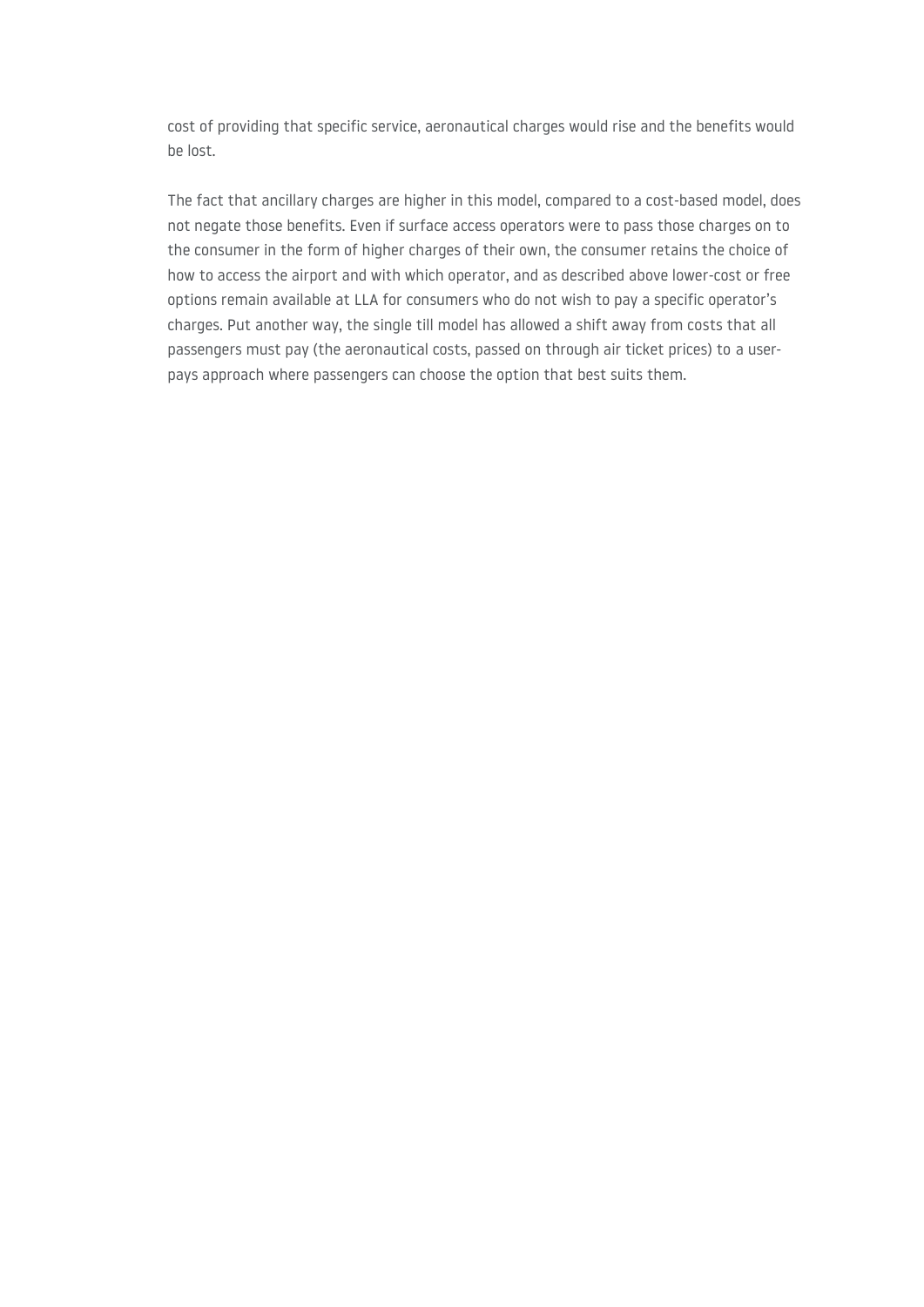### **I) Have you any views and/or evidence on the market position of airport operators in the provision of airport services used to access the airport?**

We have taken this question as referring specifically to those downstream services where airport operators compete with third parties. We will comment specifically on LLA's position.

As previously described under questions A-C, the only downstream modes in which we compete with third party operators (para. 4.6 of the consultation document) are car parking (including self-parking and Meet & Greet). We do not bundle these with any other airport services. For convenience, we describe these individually below, although in our view consumers look across modes when choosing surface access and therefore the actual market is for surface access in the round, not individual markets for each mode.

Self-Parking at LLA is competitive. There are currently three operators excluding ourselves. We do not limit the numbers of operators to whom we allow access.

As noted above, consumers are often invited to buy parking at the point of booking. The operator(s) offered depends on the commercial arrangements between the airline/aggregator and their partners. In fact, one particular aggregator of ancillaries such as parking is extremely strong in the market and we (like others) feel obliged to use them as an agent for selling our parking, in order to ensure we are visible in the market at the point where the purchasing decision is most often made.

Consumers who do not take up the offer at booking stage will generally do an internet search for parking providers. This too is very competitive – as noted under question F, we have to spend large sums on internet advertising in order to keep up with the level of presence of the third party suppliers (who may be selling their own spaces and/or taking a commission on selling ours and those of others).

As noted under question A, we own less than 50% of the spaces serving airport passengers. We have no occupancy data for the third parties but it is reasonable to assume, given the competitive market and the constraints on both on-airport and off-airport site availability, that market share reflects the spaces owned. In line with OFT guidance, this market share is insufficient to allow dominance to be presumed, even if the market were defined narrowly as car parking, and the other relevant factors described in the paragraphs above confirm that we are not dominant in this market.

Meet & Greet currently has approximately 10-12 operators including ourselves. We do not currently limit the number of operators, but reserve the right to do so if the number of operators expands to a level where the availability and efficient operation of short-stay parking could be impaired. Our service occupies a 'premium quality' position in the market, whereas the third-party providers focus on a low cost of operation; thus we do not compete on similar products. If a third party wished to offer a premium product that competed directly with ours, we would of course offer the facilities to do so as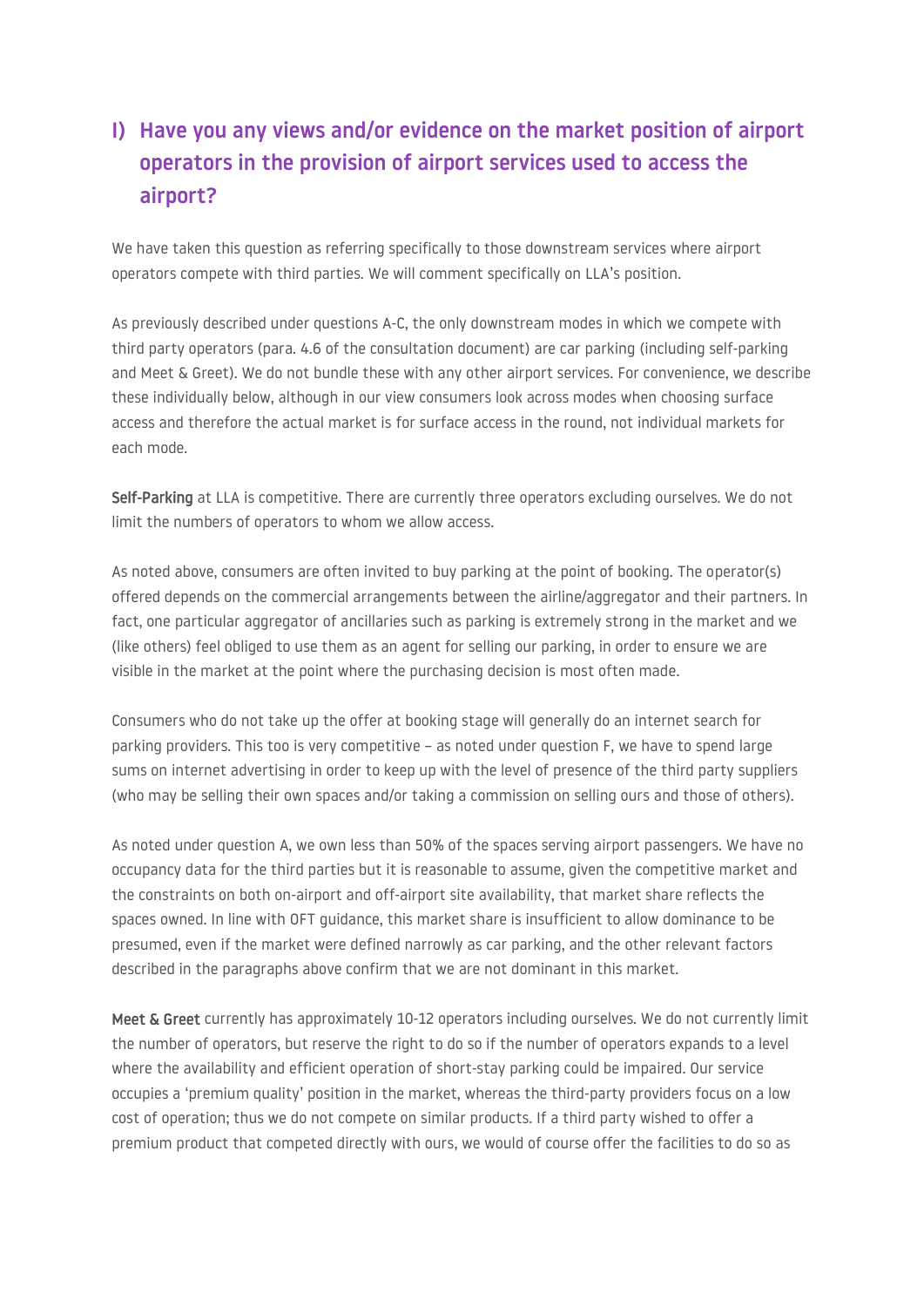far as operationally feasible with a commercial agreement/ framework. None has so far expressed an interest in this.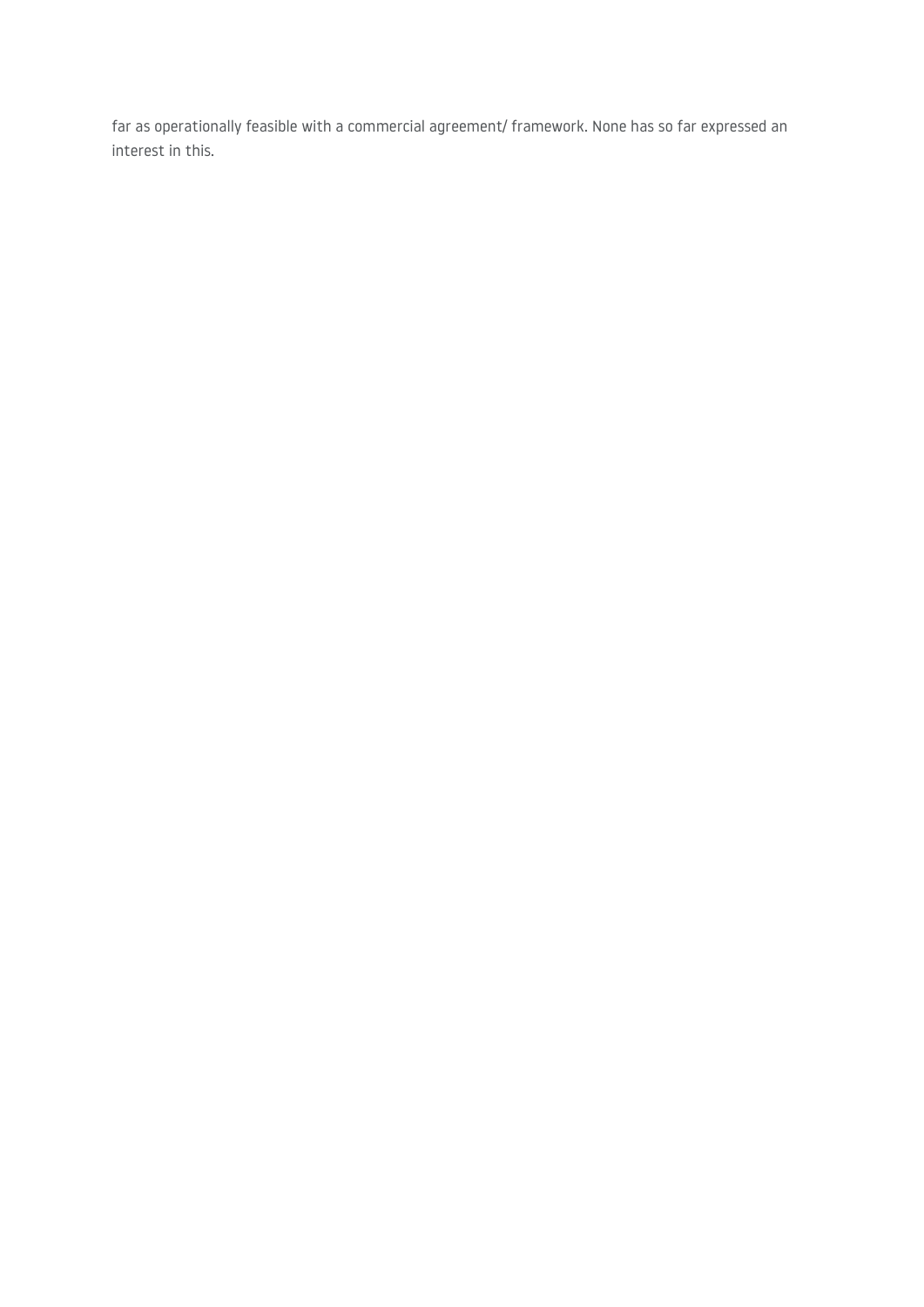# **J) Have you any evidence or views on how well informed consumers are of their airport surface access options and on what is important to passengers in accessing an airport? Is this an area that merits further research?**

As noted under question F, we ensure that all the costs of our parking and drop-off services are clearly set out on our website. This includes the paid and free options for drop-off, which are also signed conspicuously on the airport approach road. This caters for passengers who have not visited our website and provides a reminder to those who have.

We agree with para 4.21 of the consultation, in that consumers are broadly aware of their options. Consumers are nowadays used to informing themselves through simple internet searches, and, as noted above, some (but not necessarily all) options are presented by the airline or aggregator at the booking stage. This applies irrespective of whether the passenger is outbound (UK-based) or inbound (foreign), although it is possible that for some inbound passengers unfamiliarity with the overall UK transport system may be a practical limit on awareness.

The real question is therefore: does the presentation of options at the booking stage, and the nature of the commercial relationships behind them, significantly distort the operation of the surface access market? Or is it no more than an obvious and reasonable marketing opportunity in a world where consumers have other ways of making themselves well-informed if they wish to do so? To answer this question, further research is merited into consumers' decision-making processes.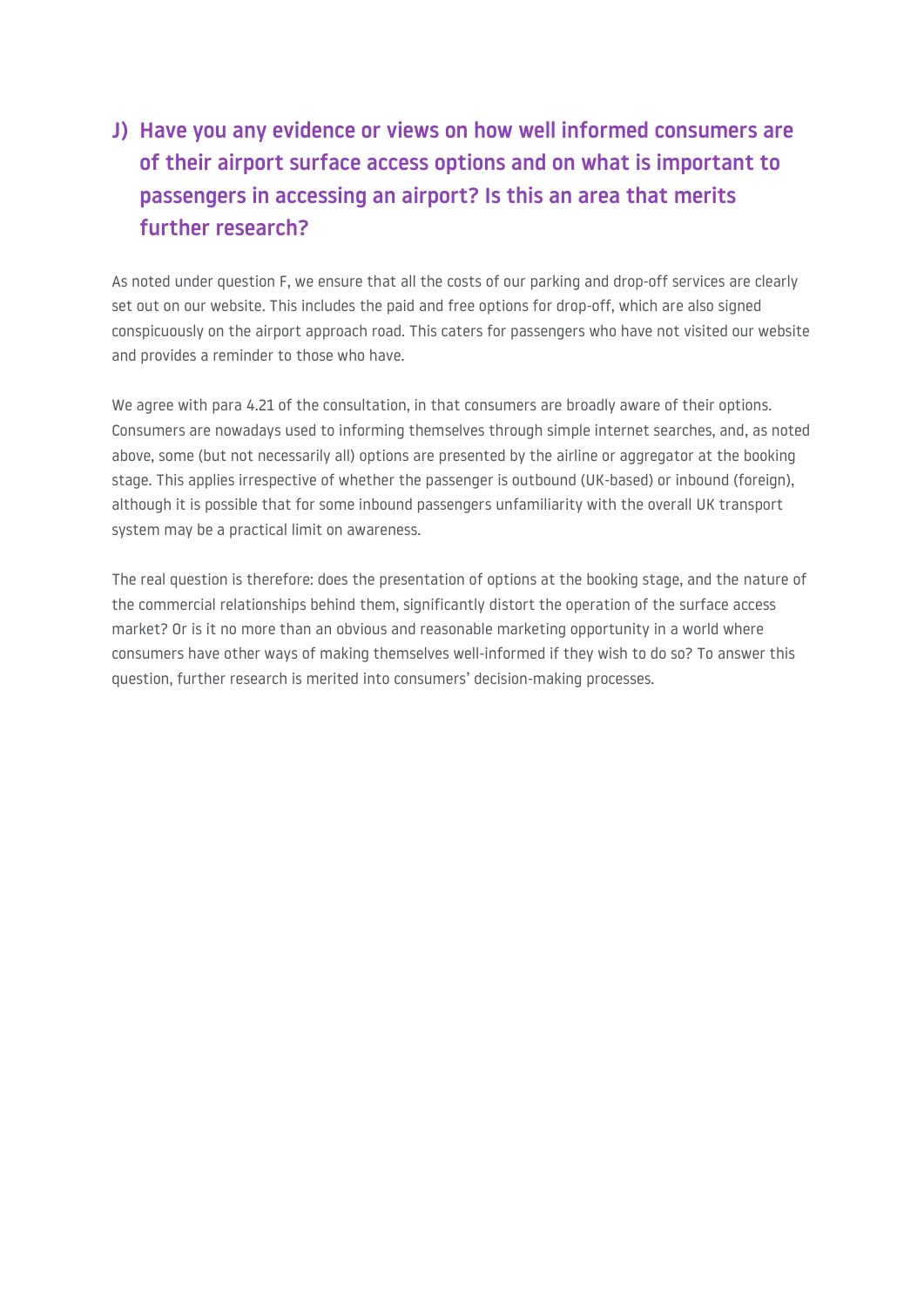## **K) Have we identified the key issues related to the distribution of airport car parking? Do you have any views on what, if anything, would improve outcomes to consumers?**

Para 4.25 of the consultation paper correctly raises the key issue about airlines and travel agents selling surface access products. We have covered this issue in answers to previous questions.

As noted under question I, the airport car parking market at LLA is competitive and we own less than half of the spaces. In addition to buying our spaces directly through our website, consumers can buy our spaces through a range of third-party sellers (who tend to offer both our spaces and those of our competitors).

Parking spaces are not sold equally. At LLA we provide a price promise to guarantee passengers get the best rate for parking on site and for transparency we removed all additional charges, such as, credit card fees, booking fees as well as allowing customers to amend their booking 24 hours before their date of travel free of charge.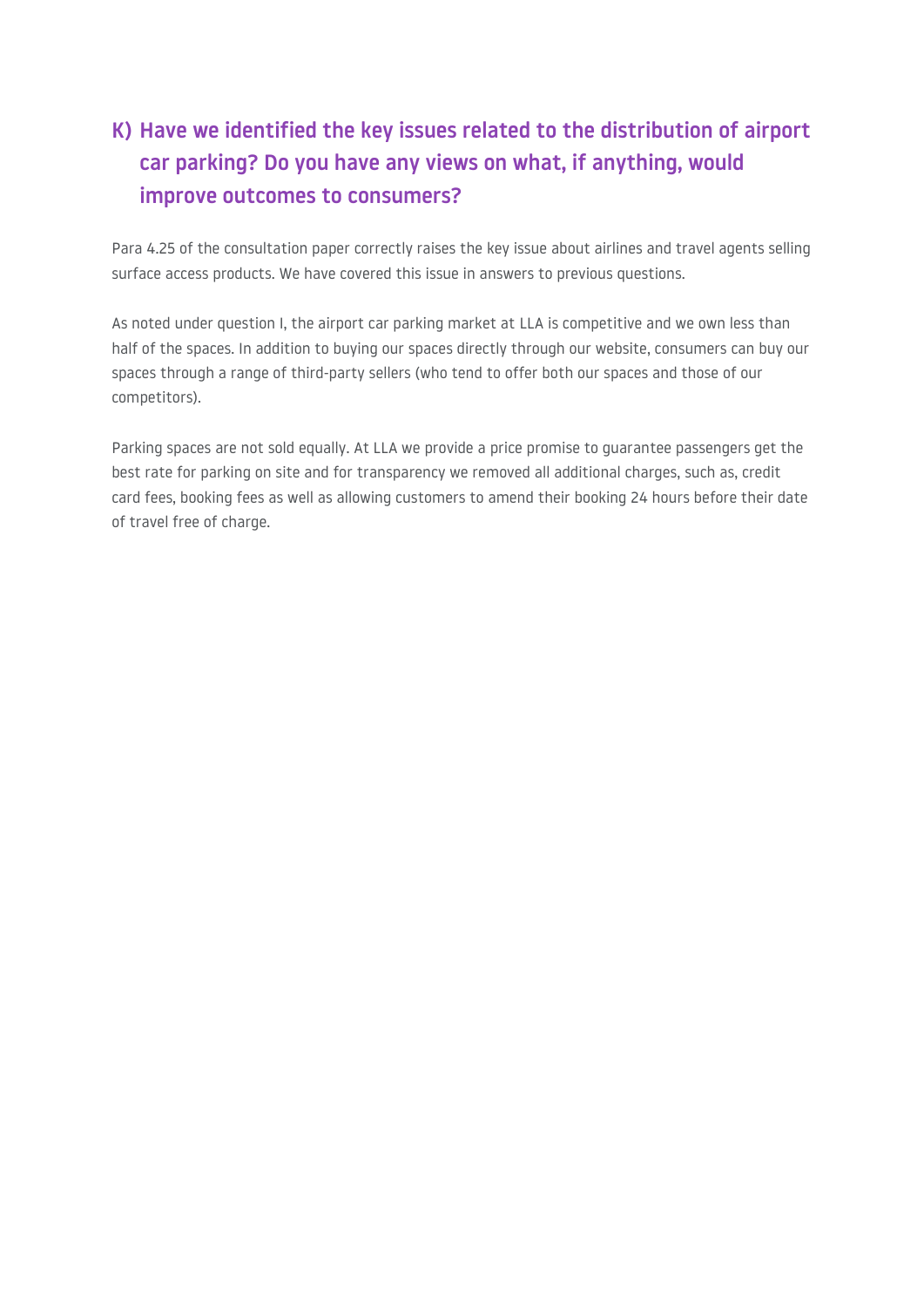## **L) Have you any views and/or evidence on how the information set that passengers have, when choosing between airport surface access products, could be improved for consumers?**

As noted above, the airlines and aggregators have the principal relationship with consumers, and the CAA may wish to investigate the effects of their relationships with their own commercial partners, particularly for non-UK passengers.

In relation to car parking specifically, it is a competitive market with consumers easily able to find and decide between a range of competing products and suppliers. In a world of internet searches, airports are no longer seen by consumers as a central or impartial source of information on the full range of parking products. There would be little value to consumers in any regulatory policy that required airports to act as such a source. Indeed such a policy would raise practical problems in that consumers would see the airport as endorsing, and being responsible for the quality of, 'airport parking' operators over whom the airport actually has no practical control. Furthermore it would be commercially unfair unless airports were entitled to commission for directing consumers to third parties in the same way that third parties take commission for selling airport operators' spaces.

As CAA noted, the existence of paid and free alternatives for **drop-offs** is becoming more common. We expect consumers will grow increasingly used to having these choices as they become more common and as the arrangements settle-in at individual airports.

At LLA we provide a range of options to suit the varying passenger needs and to ensure a smooth operation. For example, charging for premium drop-off helps keep the drop-off area operating within its limited capacity on what is a constrained site. Not doing so would lead to a congested drop-off zone, delays and frustration to customers. As is seen at LLA, we support the CAA's view that in these circumstances a free alternative should be provided. We offer two such alternatives and they are made clear both on the airport website and on road signs approaching the airport. This is in addition to nondrop-off alternatives such as parking at the airport.

The charges for premium drop-off are reviewed periodically in the light of usage, to maintain effective drop-off operations and reflect passenger feedback. In the most recent review, all credit card transaction fees were withdrawn, and in response to passenger feedback the previous £40 parking charge notice for staying longer than 15 minutes has been removed in favour of a graduated charging scale. (Even so, 98% of premium drop-off users stay for under 10 minutes and therefore only pay £2.50.)